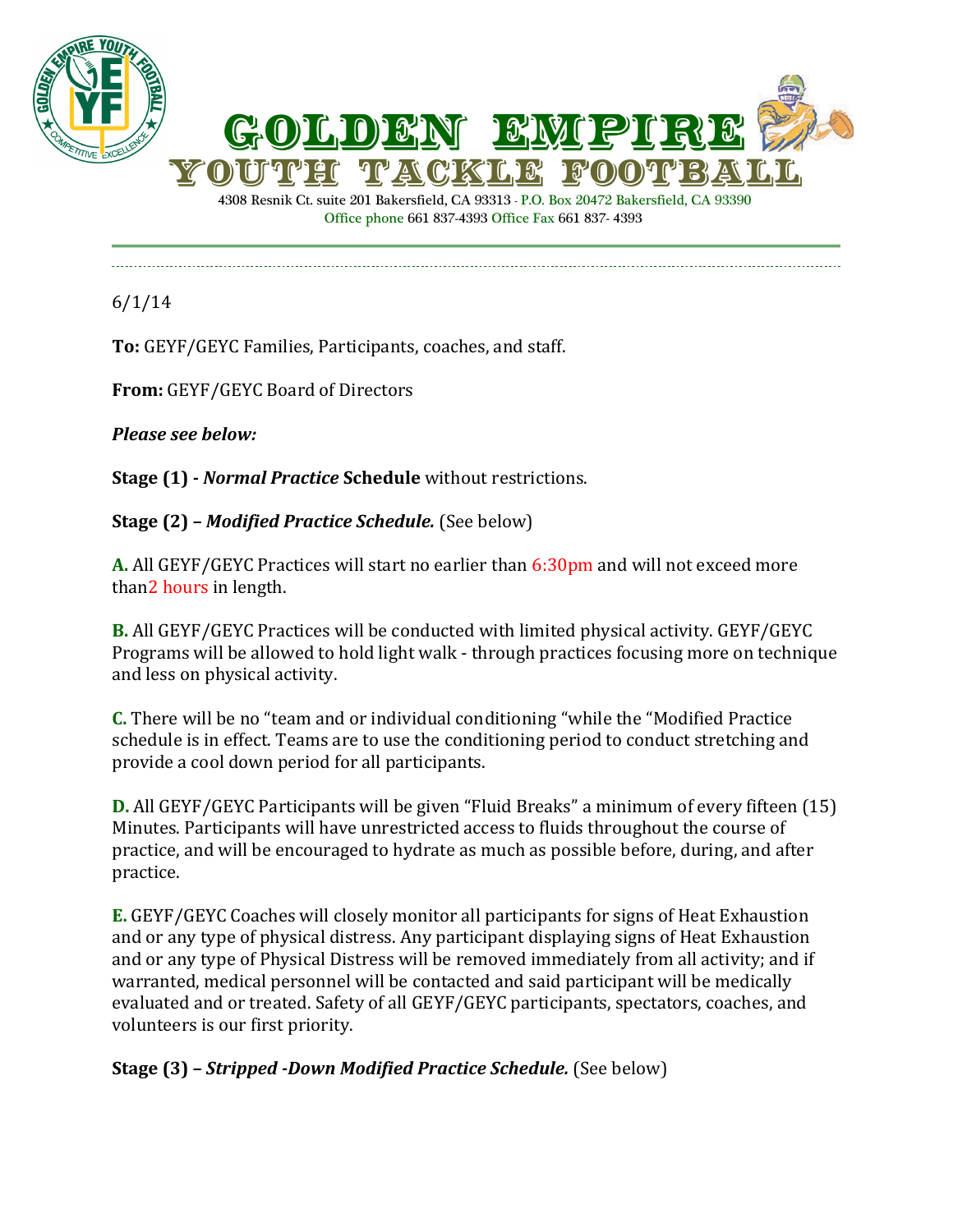**A.** All GEYF/GEYC Practices will start no earlier than 7:00pm and will not exceed more than1 hour in length. Participants will be allowed to participate in a **Stage (3) –** *Stripped - Down Modified Practice* wearing tee shirt and shorts only. Helmet, shoulder pads, practice/game pants/girdles with **(7)** seven piece pad set, or integrated practice/game pants **will not be utilized during this phase.**

**B.** All GEYF/GEYC Practices will be conducted with limited physical activity. GEYF/GEYC Programs will be allowed to hold light walk - through practices focusing more on technique and less on physical activity.

**C.** There will be no "team and or individual conditioning "while the **Stage (3) –** *Stripped - Down Modified Practice* is in effect. Teams are to use the conditioning period to conduct stretching and provide a cool down period for all participants.

**D.** All GEYF/GEYC Participants will be given "Fluid Breaks" a minimum of every fifteen (15) Minutes. Participants will have unrestricted access to fluids throughout the course of practice, and will be encouraged to hydrate as much as possible before, during, and after practice.

**E.** GEYF/GEYC Coaches will closely monitor all participants for signs of Heat Exhaustion and or any type of physical distress. Any participant displaying signs of Heat Exhaustion and or any type of Physical Distress will be removed immediately from all activity; and if warranted, medical personnel will be contacted and said participant will be medically evaluated and or treated. Safety of all GEYF/GEYC participants, spectators, coaches, and volunteers is our first

## **Stage (4) –** *All GEYF/GEYC Practices or physical activity will be cancelled until further notice.*

## *Note\**

GEYF/GEYC Teams are both eligible and encouraged to hold indoor chalk talks, view films, or conduct any **non physical** activity during *Stage (4)* on field practice cancellation. Same 2.5 hour instruction limits apply to these indoor sessions.

GEYF/GEYC Teams may have the ability with **prior league approval** to conduct Saturday and Sunday morning practices when the heat exposure is reduced*.* Saturday and Sunday practices will be subject to all previously listed staging requirements. Same 2.5 hour instruction limits apply to Saturday and Sunday sessions.

Please note that all practice sessions are subject to the GEYF/GEYF Staging restrictions.

Golden Empire Youth Football reserves the right to not only modify its practice schedule at any time, but may also cancel practice when warranted.